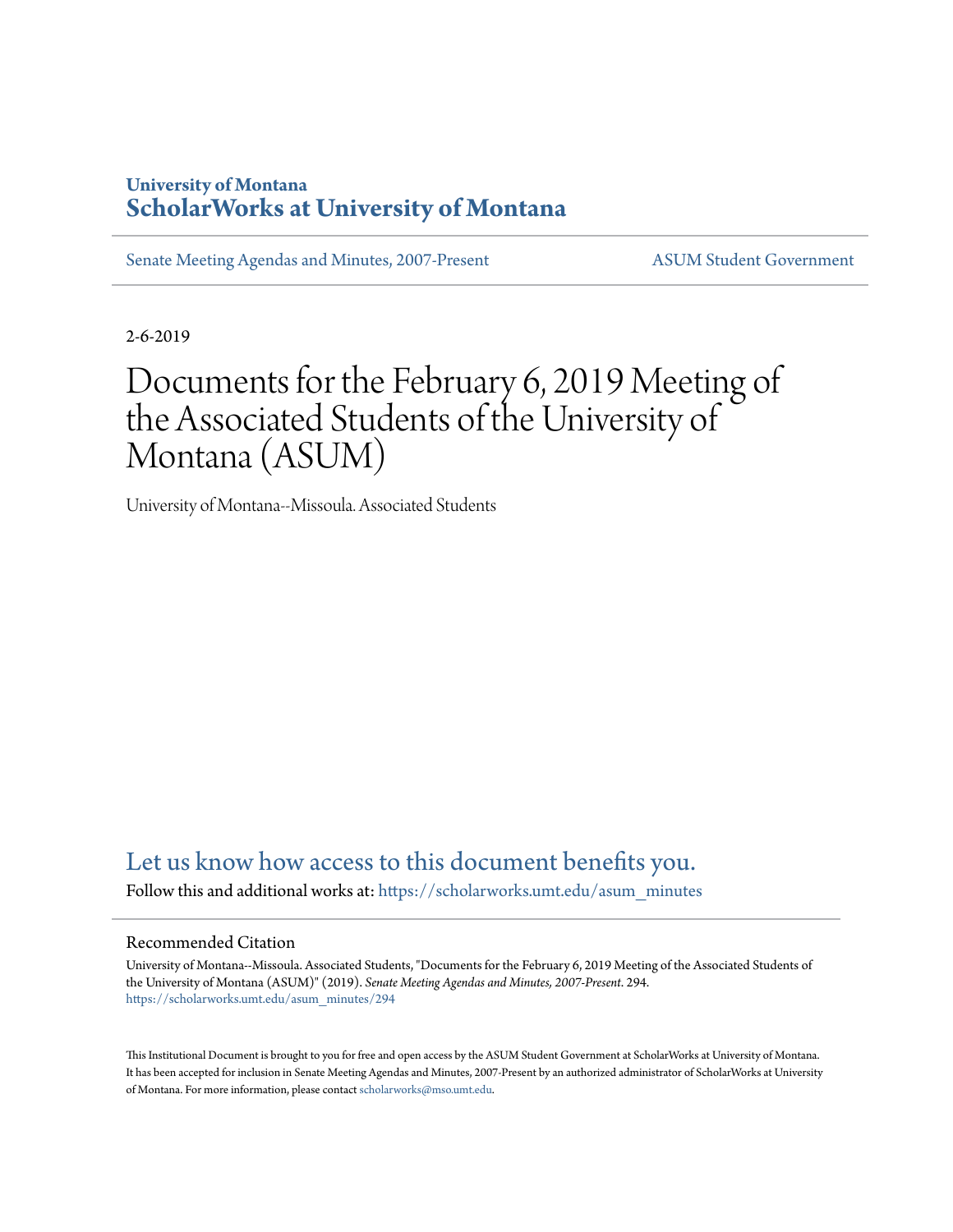#### **ASUM Senate Minutes** *Wednesday, February 6, 2019 UC225, 6:30 p.m.*

Chair Welch called the meeting to order at 6:30 pm. Present: Senators Anderson, Belcher, Davis, Flanagan, Glueckert, Gregory, Grewell, Haggart, Hanley, Hiett, Hutchinson, Johnston, Koch, Milton, Nelson, Pablo, Parsons, Paz, Pease, Powell, Schei; Business Manager Schafer; Vice President Welch; President Butler; and Advisors Renner-Fahey and Stark. Absent: Senator Miranda (excused). Senator Akmal arrived late and Senator Corkish left early.

Minutes from the January 30, 2019 meeting were approved unanimously.

#### **Public Comment**

- Description of final budgeting appeals process by Business Manager Schafer
- Cody Carlson and others from Grizzly Stomp Country Swing Club
	- o As a new student group, they didn't know the details of the process
	- o Attended new student group meeting in the fall and are dedicated.
	- o Turned in their budget paperwork by the deadline
	- o Want to be able to prepare for the future
	- o BM Schafer will contact groups by email to inform them of the decision on their group
- Megan Robbins, Wildlife Society student chapter
	- o As they turned in budget paperwork, found out that they weren't recognized in the fall
	- o Submitted the form electronically, on time, in the fall
	- o Submitted budget paperwork, etc, on time
	- o Found funding for their state conference trip hotel and registration cost, so only looking on gas reimbursement for that trip
- Garrett Waters, UM Saxophone studio
	- o Wasn't able to attend info sessions because he recently became president and didn't know about them
	- o Events and trips planned
- Heather Robertson, UM Woodsman's team
	- o Just finished Forester's ball
	- o Had been very busy planning and missed the deadline on budgeting paperwork
- Skyler Genazzi president of National Association of Future Music Educators
	- o Have attended all prior meetings except the budgeting info
	- o Requesting additional \$1200 from Union Emergency fund to travel to the All Northwest conference in Portland
		- Higher interest than in the past, which was unexpected
	- $\circ$  BM Schafer: This was tabled in B & F and will be seen at the next regular ASUM meeting
- Montana Information Systems Association representatives
	- o Budgeting paperwork was turned in and they did attend the info session, but hadn't been recognized as a group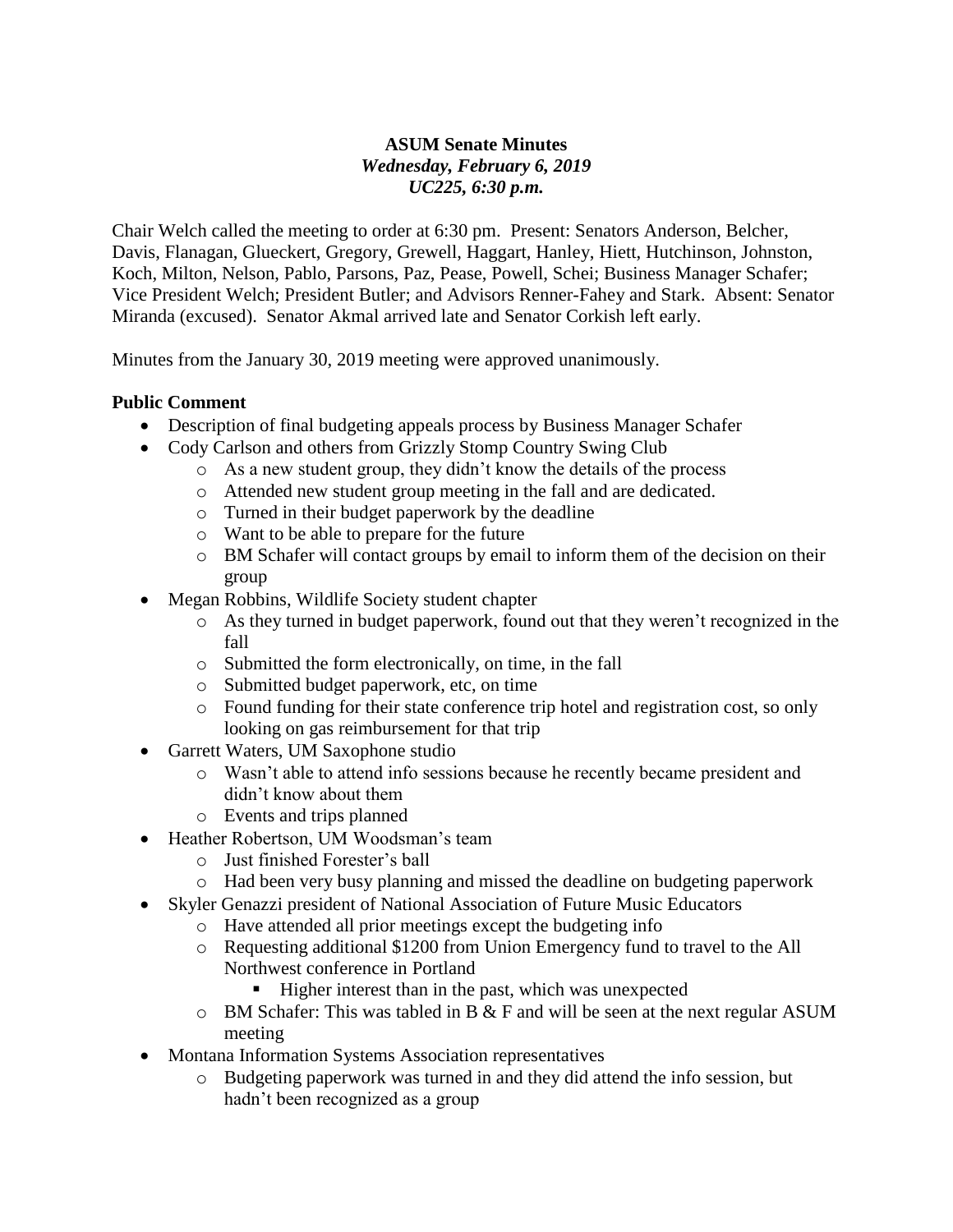- Joe Newman, Humanist Student Fellowship
	- o Recognition form was lost in the fall, but was turned in on time
	- o Have attended all the meetings, etc
- Mikayla Berry and Taylor Powell, Turning Point USA
	- o Weren't able to attend the info sessions
	- o First semester as a group on campus
	- o Koch: How does your group benefit or affect students on campus?
		- Only group of their kind on campus, bringing new ideas to students
- Samantha King and Tori Koch, VP and President of College Panhellenic Council
	- o Government that oversees the 4 sororities on campus
	- o Travel allocations were not funded and ask for reconsideration
- Ian Davies, UMATSA officers
	- o Travel request for district conference
- Natalie and Jake, Best Buddies
	- o Recognition forms and budgets were turned in late
	- o Travel allocation was not funded. Organization requires that one member go to the national leadership conference to maintain recognition
	- o Anderson: How many people are in the group?
		- 7 matches, and about 25 other people, students and not, who are involved
	- o Glueckert: If you aren't able to send someone to the conference, what will happen?
		- Will no longer be recognized
- American Indian Business Leaders representative
	- o AIBL was founded at UM
	- o In support of travel request
	- o About 10 active members
- Paul Kirgis, Dean of Law School
	- o SBA is the student arm of ABA
	- o Law students not required by BOR to pay student activity fee, but there was an agreement on campus that law students would pay part of the ASUM fee
	- o Has helped to oversee the discussions
	- o Law students should have access to ASUM services, to pay an equal amount of student fees, and a separate source of revenue for SBA to maintain its semiautonomy
	- o Maintaining semi-autonomy is very important for law student groups
	- o Parsons: Can you explain the relationship between BOR and SBA, and is it recognized as a student government?
		- No, ASUM is designated in BOR. SBA is not claiming to be fully independent
		- The BOR provision recognizes SBA as unique by this policy language
	- o Anderson: Are you aware that ASUM now has 3 law student groups?
		- Yes, but if things changed in the last meeting, he is not aware of those
	- o Hanley: What do other SBAs have in terms of agreement with their student governments?
		- Most law schools are even more independent than ours, so their fees usually go directly to the law school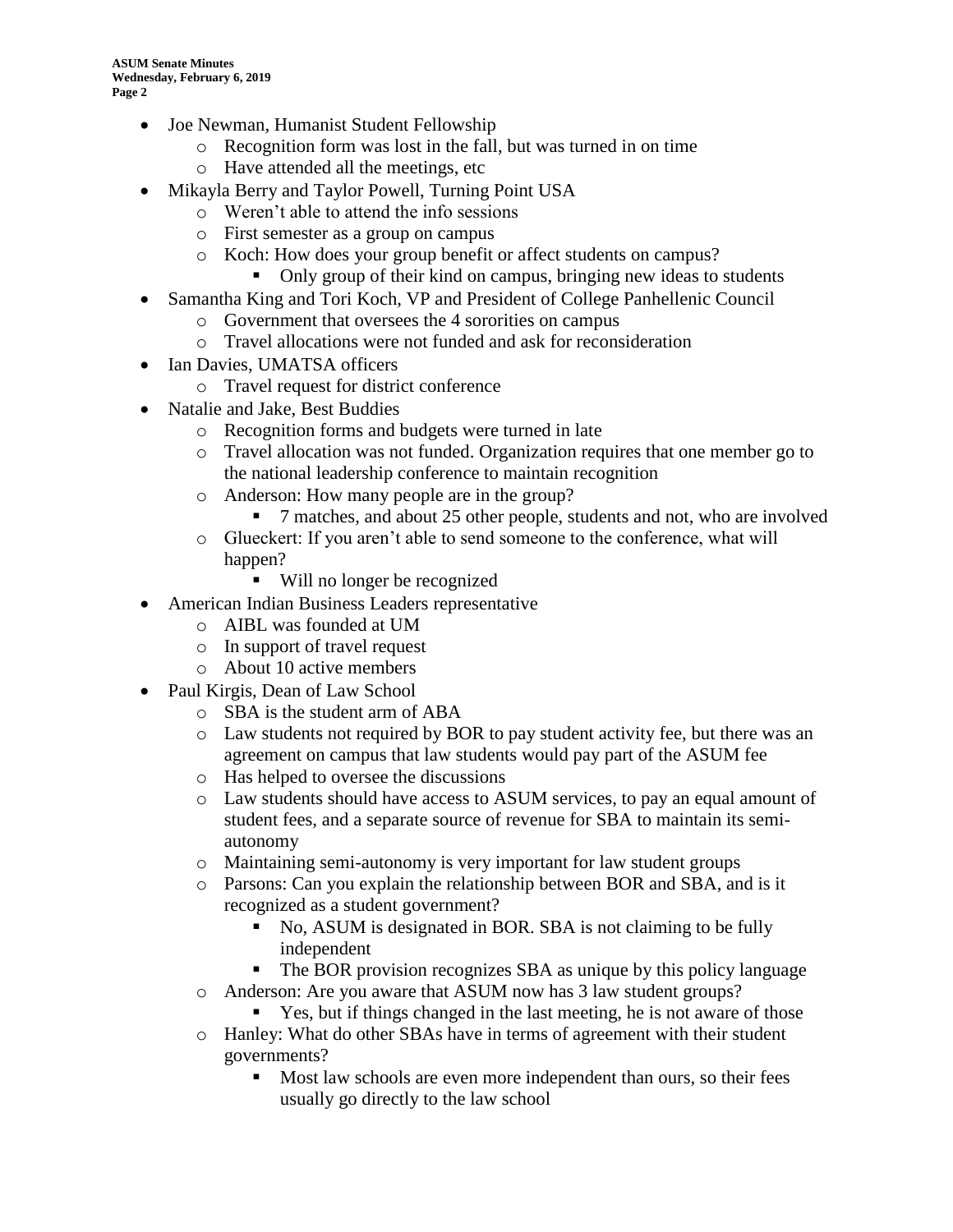- Joe Kirk, Editor in Chief of Cutbank
	- o Represents MFA creative writing program. Publish submissions from around the world
	- o Discovered that recognition paperwork was never filed

### **President's Report**

- Lou Villemez, ASUM Legal Services Director
	- $\circ$  Will work with Annie Hamilton to transition over the next few months
	- o Focused on legal aid and legal services in Montana
- Joe Hickman, UM Registrar and Rebecca Power
	- o UM regalia decision
	- o About 4 years ago, ASUM voted to use a rental program for regalia
	- o Rental program (\$15)– high quality gowns that are returned and reused
		- Students order online and distribute on campus. Distribution takes a lot of time and people
		- cotton
	- o Purchase program (\$17)– students purchase their own and gowns are shipped to their campus
		- Lower quality but students can keep them
		- Polyester
		- A little bit shiny in photos
	- o Greenweaver made out of recycled plastic bottles
		- **•** Lower quality and not as environmentally friendly as they sound
	- o Every year, a few students want to keep their regalia and haven't liked the rental program
	- o Schei: How many students go to Amazon or somewhere else for a gown?
		- Not many, less than 5%. They aren't much cheaper anywhere else
- Rosi Keller, Vice President of Administration and Finance
	- o Instead of having every place with a fee come to ASUM separately, they are trying to combine this year
	- o Any fees that can avoid increases, they've done that
	- o New \$25 student success fee
	- o Requiring campus rec fee for part time students, but at \$60
	- o UC proposing \$6 increase
	- o Curry proposing \$4.50 increase. Part time students will also pay health service fee, but at a lower rate
	- o Transportation fee will increase by \$2
	- o Total increase in fees would be \$44.50
	- o Also covered proposed increases for FY2021
	- o Average increase over two years is 3.31%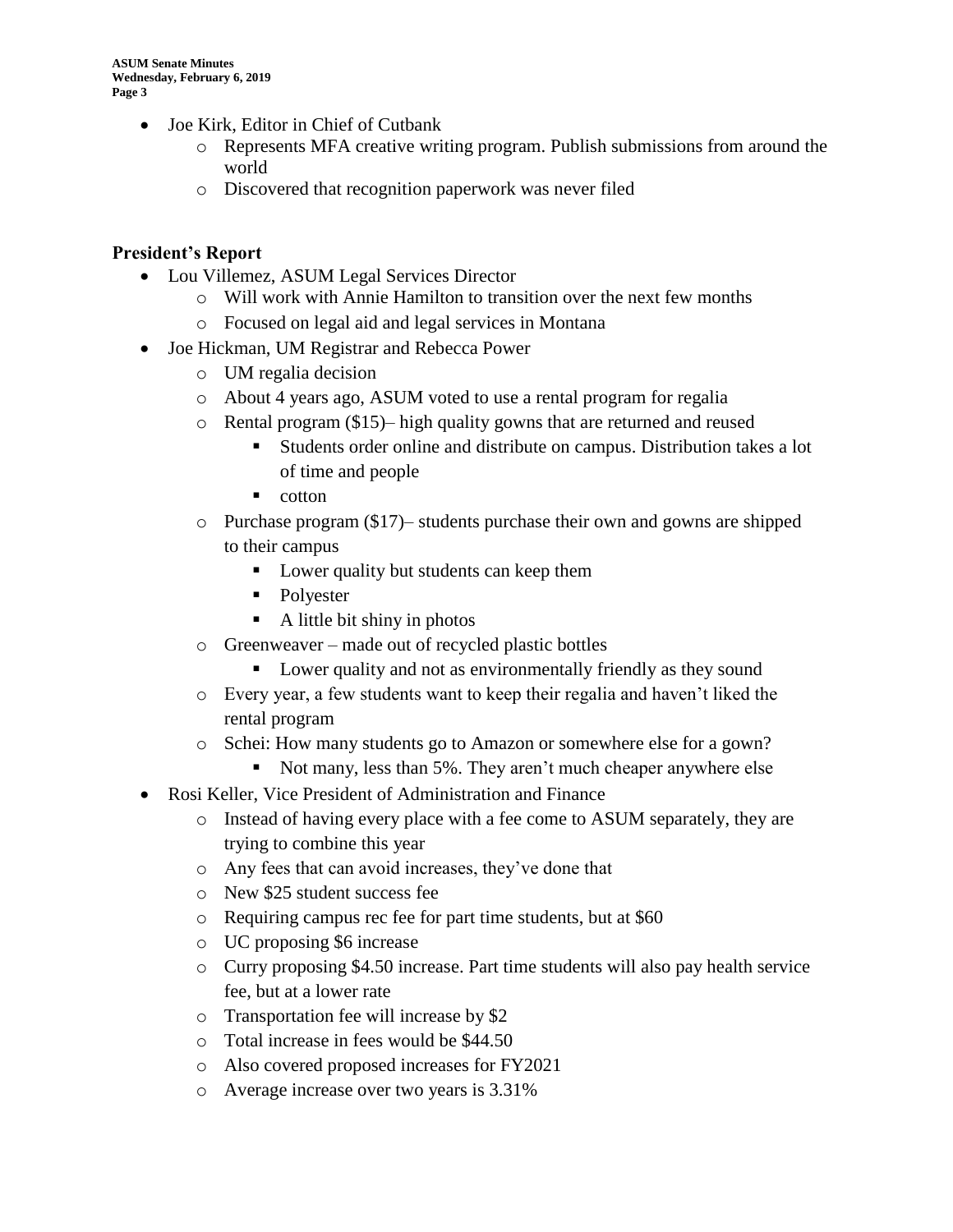- Bryan French, UM Office for Student Success
	- o Currently, most revenue comes from course repeat fee
	- o New student success fee would eliminate the course repeat fee
	- o Milton: Were there discussions about eliminating fees for students who don't benefit from them, such as students at West Campus because buses don't go there?
		- It was discussed, but decided not to. These students still have access to many services.
		- Looking toward a more holistic approach in the future. Need a good reason for why a fee is assessed and who has to pay it
		- Would like to see more simplification across campuses
	- o Parsons: What does the student success fee go toward?
		- Tutoring, like writing center, study jam, math tutoring. Would like to expand these programs
		- Integrate career services and academic enrichment
		- Software, new systems like Starfish and communications
		- Potential Handshake replacement
	- o Nelson: Would it be possible to further increase fees in FY21?
		- **.** If that's something students want, we could push it for OCHE. But students usually talk about the cost of college and don't support fee increases. Students would need to speak before BOR about their preference for higher fees. Otherwise, the administration is trying to keep fees as low as possible.
	- o Hutchinson: What revenue will be lost form the course repeat fee?
		- About \$90,000. Internship fee was about \$11,000 per year
		- New fee will provide about \$600,000
		- But OSS currently receives some general fund funding (about \$200,000) that would go away. Current funding sources are insufficient and not sustainable.
		- With this fee, general funds could be redirected and programs significantly expanded
	- o Grewell: Are these increases per year or per semester?
		- Per semester
	- o Johnston: How will the new electric buses affect the cost for Transportation?
		- Electric buses will not be here for a while. This fee increase is to maintain services. Expansions will be funded in other ways.
- SB23-18/19: Resolution Regarding ASUM and SBA Memorandum of Understanding and Board of Regents Policy
	- o ASUM has grown and changed a lot since the establishment of this policy
	- o Information about the current agreement is scarce. Percentages were arbitrary.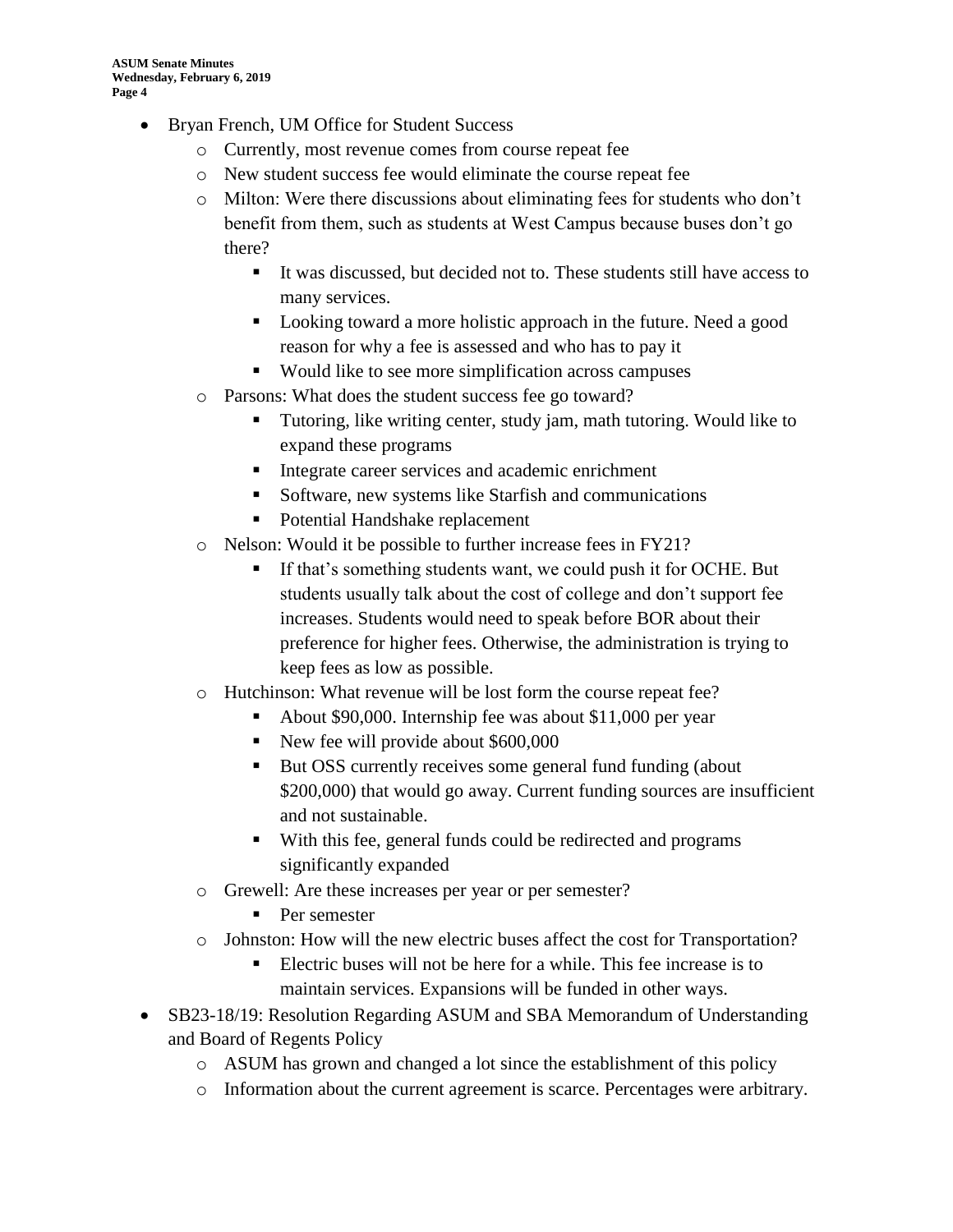- o These conversations have been going on for a long time, and this is the furthest we have ever gotten
- o In the past, ASUM's unofficial policy was to fund law student groups lower because they paid half the student activity fee, but that policy has been discontinued
- o BOR policy says that law students don't need to pay student activity fee. Some law students have thought they don't have access to ASUM resources because they pay a lower rate. That's not true. They have full access.
- $\circ$  The current situation must change. This is a good solution and compromise, even though both sides are not fully satisfied.
- $\circ$  If this issue isn't addressed now, it will not happen this year, and we won't get to have a say in the solution.
- o Belcher: Asks that senators vote against this agreement, because it is not fair to law students or other students on campus. Other student professional organizations have fees, and it's not ASUM's job to subsidize other groups
	- ASUM-recognized student groups have separate benefits.
- o Anderson: Encourages students to vote against this. SBA would get about \$4000 from the agreement, which is not sufficient for the needs of law student organizations
	- Student groups would be sacrificed for compromise. This is not a good enough agreement.
- o Nelson: if neither side is happy with this resolution, can we really call it a solution?
	- SBA is in favor of this, ASUM has not yet voted. SBA is in full support.
- o Pease: Do you know if any other organizations limit their membership like this?
	- Not sure
- o Parsons: Can you talk about the SPA straw poll from last semester?
	- After this was finalized last fall, SBA held a meeting. They did not have quorum, so the vote they took was a straw poll
- o Schei: How much of SBA is actually in favor of this?
	- The survey that was conducted recently showed the majority of students favoring this agreement
- o Davis: Can Sen Anderson talk about the straw poll?
	- At the SBA meeting, it seemed like they were asking if law students were ok with negotiations moving forward, not on the final language
- o Anderson: The survey had 79 respondents, but the way the survey was worded was biased toward SBA.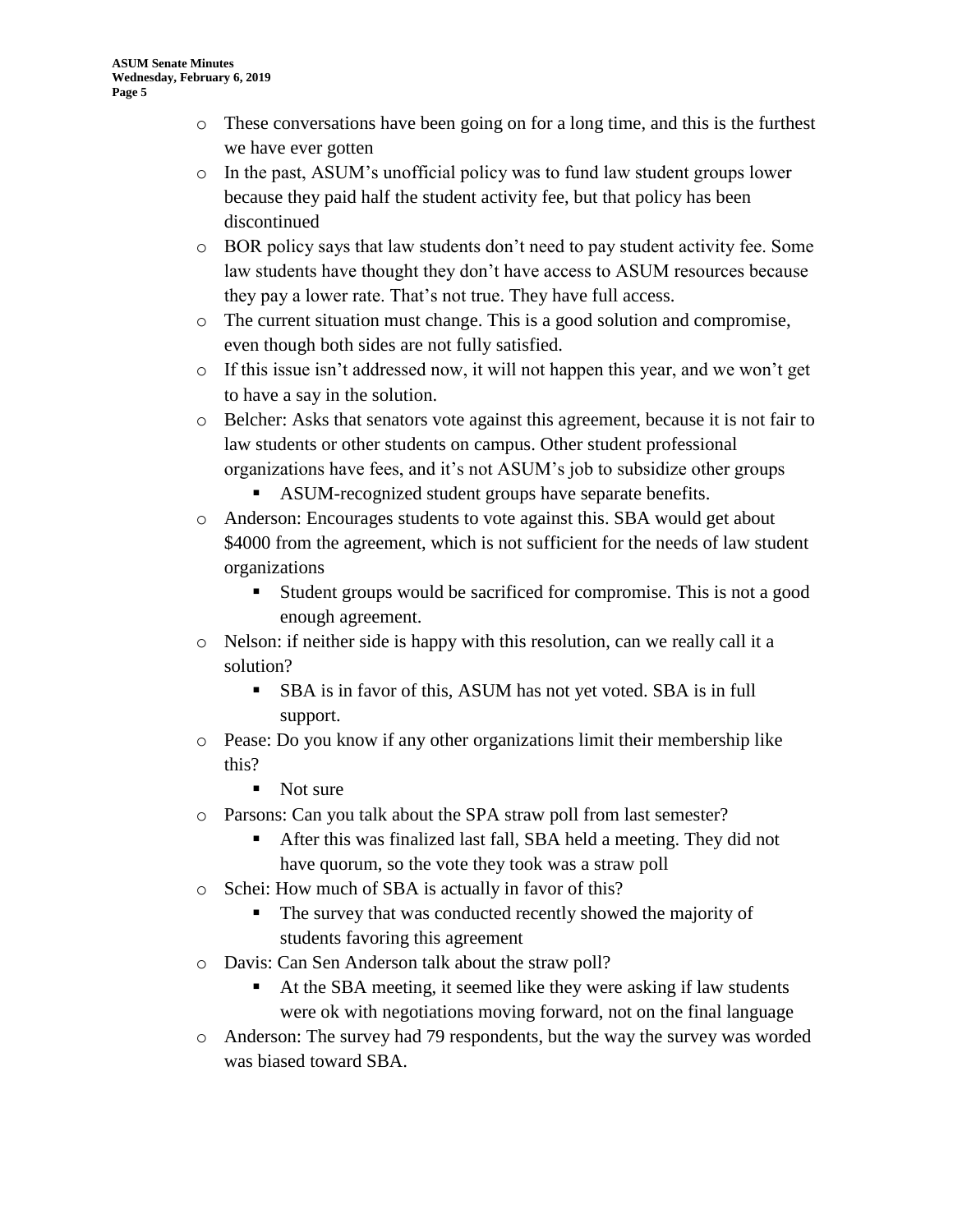- o Belcher: If these SBA student groups became recognized by ASUM, they could request membership fees.
- o Hanley: This MOU will be binding for a long time. If you don't think this agreement is the best possible, then vote it down so we don't rush into something unfair.
- o Woody: is there a way that we could decrease access to ASUM resources for law students, if the fees continued as they are? For example, 40% of services for 40% of fees
	- Currently, students who don't pay activity fees can pay them and then access ASUM services
- o Parsons: What constitutes the quorum for SBA?
	- That's according to their bylaws
- o Parsons: Not in favor of the MOU. It would be irresponsible to let SBA control student funds if they can't even follow their own bylaws.
- o Pease: What student groups in the law school need funding that would receive it?
	- National Lawyer's Guild, Criminal Law Group, Environmental Law Group
	- They need ASUM funding to be able to continue
- o President Butler: Because SBA didn't have quorum, the vote was not binding. The executives voted to move forward at an executive meeting.
- o The resolution fails 2Y-19N-6A.
- ASUM Childcare information session will happen again tomorrow.
	- o Schei: A lot of students are now concerned that there is asbestos in other buildings. Is there a way to assure students that other buildings on campus are being tested?
		- Executives are still finding that out, but would like to work with senators to find a way to communicate student concerns to the administration
	- o Akmal: Went to the faculty/staff info session last week, and the message was that there is probably asbestos-containing materials in a lot of buildings on campus. The problem is not that the building had asbestos, it was with what was happening after that exposed it. Maintenance of buildings on campus is more important than removing it all, which isn't feasible.
		- The administration is looking at other buildings on campus, but she thinks that the best thing to do right now is watch what administration's next steps are
	- o Johnston: The problem isn't just the presence of asbestos, it's the high concentration of asbestos. Senator Johnston says everyone is breathing in asbestos all the time.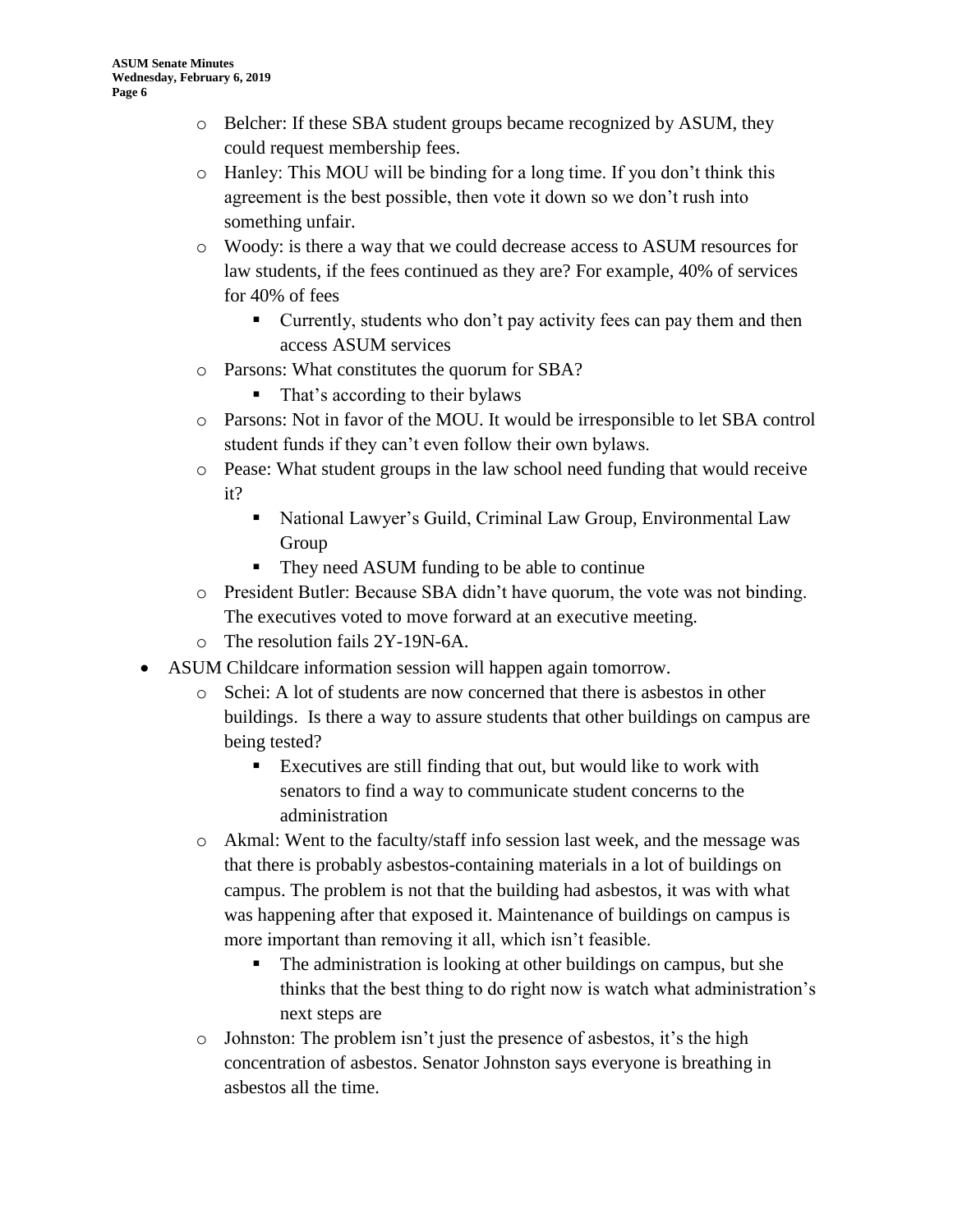- o Schei: How would Sen Akmal feel about a testing resolution just for the residence halls?
	- Residence halls are actually checked more regularly than other buildings, because of frequent updates and construction
- o Pease: The Kaimin wrote that the University was aware of this issue 30 days before it went public?
	- Will bring a specific timeline. In early December, a facilities services inspection found damage in McGill and reported it. Facilities looked at where else damage might be present, included in childcare. President Butler became aware of it on January 23<sup>rd</sup>.
	- Grewell: That isolated incident that he found was in December. It sounds like that's what the Kaimin was talking about. More testing was ordered after that event.
- o Anderson: Her daughter is in ASUM childcare. It seems that everyone is more panicked because young children are involved.
- Senior International Officer search needs another student. Send name ASAP.
- Fees
	- o ASUM-related fees must be voted on by the Senate and as a ballot referendum. Working with Transportation and Sustainability to discuss those fees.
	- o Other mandatory fees don't need ASUM approval. ASUM can support, oppose, or nothing.
	- o Section describing the process is in House Rules, section M.
- Regalia vote
	- $\circ$  Option A Current regalia. Students rent a gown, keep cap and tassel. Prices \$15-18. Students do have the option to purchase. Highest quality, not shiny. Is reused after return.
	- o Option B Students purchase and keep. \$17-20. Made from recycled bottles.
	- $\circ$  Option C made from polyester. Purchase and keep. Lower quality, slightly shinier.  $\sim$ \$15
	- o Option D same as option A, but purchase. \$150 \$215.
	- o Flanagan: will support option A.
	- o Paz: Why is this update happening now?
		- The contract is up, so they are looking again.
	- $\circ$  Belcher: Also supports option A. The recycled one aren't as sustainable as they seem.
	- o VP Welch: She would like to keep her regalia, so likes options B and C
	- o Paz: Have students complained about the current options?
		- Only a few students have complained about not being able to keep their regalia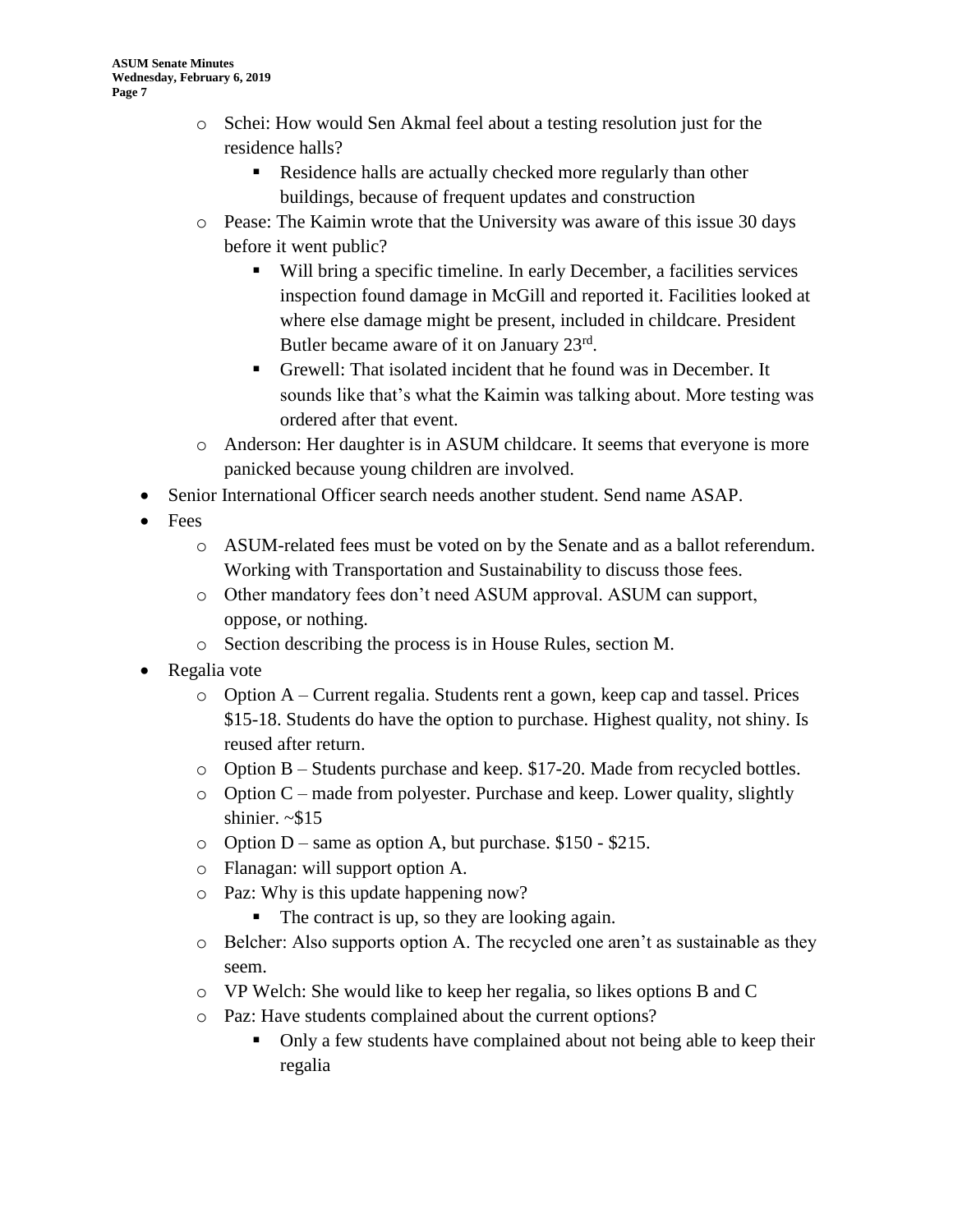- o Flanagan: The Registrar's office talked about helping students buy their regalia if they want to. Do you know about that process?
	- Work with Rebecca from the Registrar's office, who helps coordinate with the company
- o Pease: Is it possible to rent a robe and buy the hood?
	- Yes, President Butler believes so
- o Option A wins.
- Pease: Have we looked into an office on campus using student fees to pay for rental regalia?
	- o No
- Parsons: If concerned parents brought a lawsuit about the McGill Hall situation, who would they bring it against, ASUM or UM?
	- o It depends on the suit

### **Vice President's Report**

- Elections Update Senator Hiett
	- o Elections Timeline
	- o Class raps will begin 3 weeks from now
		- Include West Campus and MC
	- o Petition issues
		- Petitions are not referenced in the bylaws, because references to petitions were accidentally deleted from the bylaws and the Constitution
		- We will see language in the future addressing this accidental deletion
	- o Mock election will be on Friday from 10am-5pm to test elections software on the app
	- o Spring break will be March 25-29, which is during campaigning. Senator Hiett will be around.
	- o Forum: separate forums for Senate candidates and executive candidates. Will take place in the UC atrium. Must be approved by 2/3 of the senate.
		- Motion to approve the forum by Sen Schei. Approved unanimously.
- Committee updates
	- o Motion to add Rachel Smith to GPSC. Friendly.
	- o Committee updates approved unanimously.
- Basketball is tomorrow at 7pm. Get tickets from VP Welch in her office.
- Robert's Rules Review
	- $\circ$  To allow a group to participate, you must move to appeal the decision of the chair.
		- Motion
		- Authorship
		- Response by chair (BM Schafer)
		- Seconder speaks
		- BM Schafer response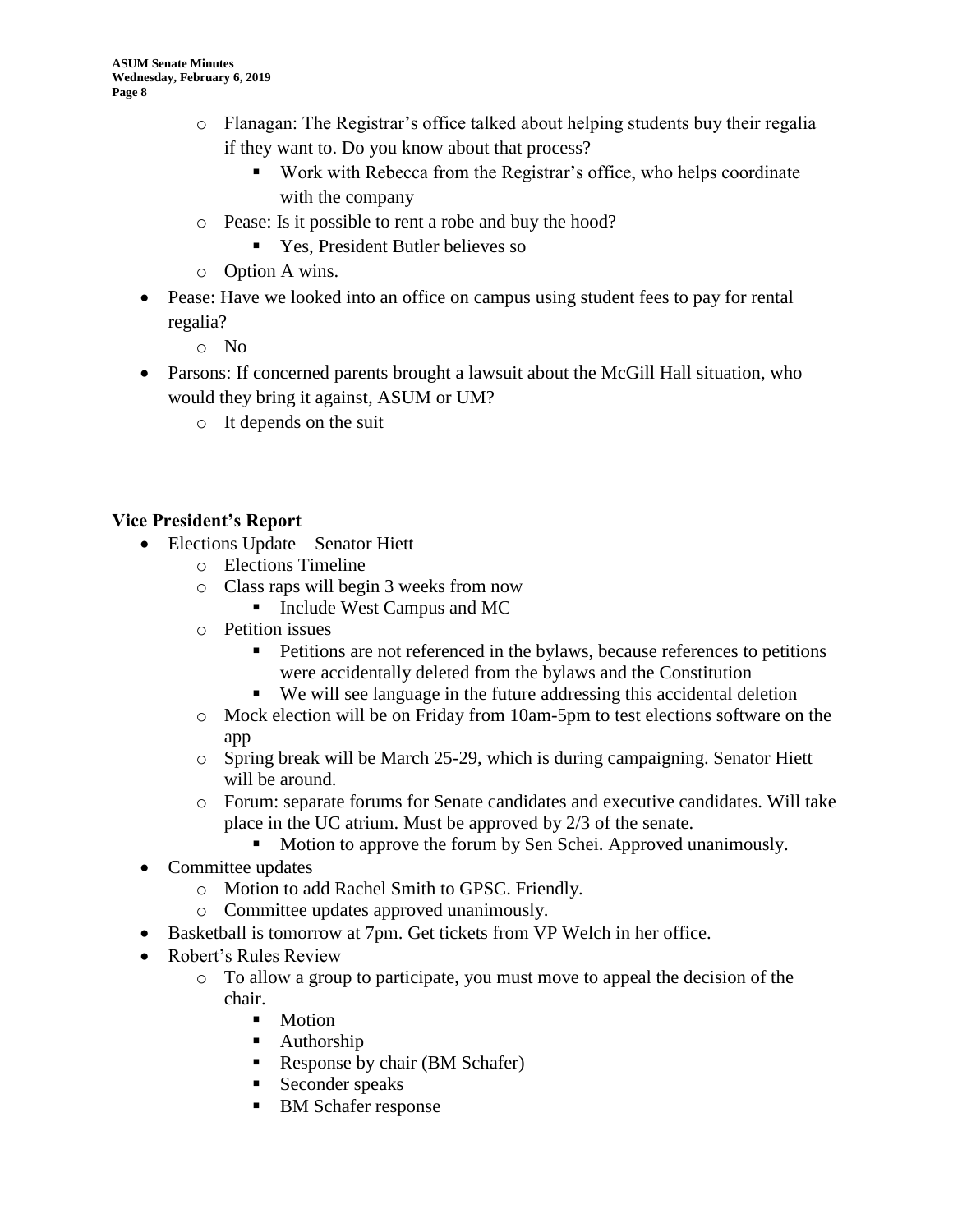- $\blacksquare$  2/3 majority vote to pass
- o Motion to reconsider. Someone on the prevailing side must move.
	- Motion
	- Second
	- Discussion
	- $\blacksquare$  Simple majority
- o Hiett: If a group is not eligible for an appeal, is there anything else they can do to participate in final budgeting?
	- No, but there are alternative ways for them to get operating budgets for next year.
- Gregory, Board on Members: Motion to approve as a slate: Student Chapter of Wildlife Society, Montana Information Systems Association, Best Buddies, Cutbank Literary Magazine, and Humanist Student Fellowship. Approved unanimously.
- Lobby Day is coming soon
	- o Must RSVP by Monday morning at 9am.
	- o Please use the link to the form to register
	- o President will write excusal notes. Please provide him info ASAP.
	- o MAS President is reaching out to interested people, but you should also tell all your friends
- No Senate meeting next week. Instead, formal lobbying will be 5-10pm every day except for Tuesday.

#### **Business Manager's Report**

**Zero-Base Carryover: \$207,722.64 S.T.I.P.: \$202,987.47 Union Emergency: \$6,195 Special Allocation: \$9,897.32 (\$6,882.32) Spring Travel: \$23,817.45 (\$5,006.05)**

- Final Budgeting Appeals
	- o BM and SGC worked with groups to ensure their budgets were accurate and adhered to fiscal policy
	- o Groups who don't qualify for final budgeting are still eligible for funding through other methods, including special allocation, STIP, and travel
	- o Status of groups
		- Grizzly Swing forms in on time. Fall info session but not budgeting session
		- Saxophone studio budget into Union, but did not go to info session. President and treasurer quit over winter break.
		- $\blacksquare$  Turning Point budget in on time, did not go to info session
		- Woodsman time did not turn budget in on time, so not eligible for budget appeal
		- MISA Is recognized but did not turn in their budget on time. They did attend info session. Not eligible.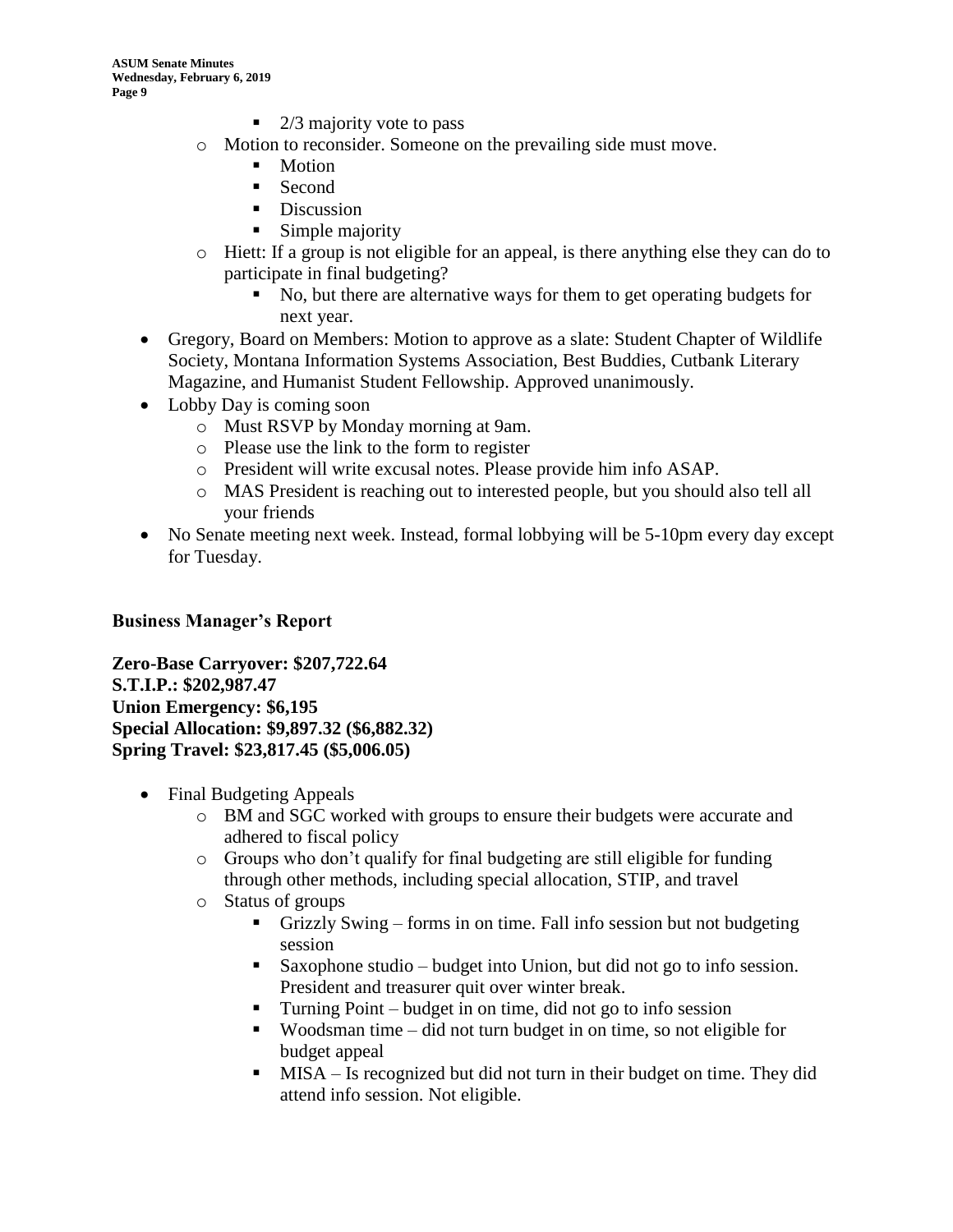- Cutbank BM Schafer will help them get a budget through special allocation or STIP
- Wildlife Society and Humanist Society are fully eligible to participate in budgeting without an appeal.
- o Hutchinson: Are we allowed to discriminate based on impact? What are we supposed to base our vote on?
	- Appeal process criteria: if the budget was in on time, but missed an information session. Vote on if you think their reasons for missing the information session were valid.
- o Anderson: These groups that weren't eligible for appeal, why did they come tonight?
	- **There was some miscommunication between BM and office manager.**
- $\circ$  Hiett: is there no other way to help these student groups participate in final budgeting?
	- No, because fiscal policy cannot be suspended
- o Hiett: It feels like a lot of the problems with these processes are more on ASUM than on the student groups. If we don't approve their appeals, they should get a sincere apology.
- o Belcher: Motion to appeal the decision of the chair, to allow Grizzly Swing, UM Saxophone Studio, and Turning Point USA to participate in final budgeting as a slate. Second by Milton.
	- All groups turned in paperwork but didn't attend information session. We should help student groups as much as we can.
	- Motion passes.
- Special Allocation Requests
	- o China Table. B and F suggests \$40. Motion passes.
	- o International Forestry Students Association. B and F recommends \$275.
		- Nelson: This is food for one event out of the three they requested.
			- Belcher: Motion to increase the amount to \$575. Second Grewell.
				- Motion passes.
			- $\blacksquare$  Motion passes request is funded at \$575.
	- o International Student Association. B and F recommends \$1500.
		- Funded toward the most important cost. No way to fund the event in full because of the size of the request.
		- Motion passes.
	- o Student Athlete Advisory Committee. B and F recommends \$1250.
		- Funded everything except for promotion, because they had other options. The other requests seemed critical for the event.
		- Hiett: This should be sent back to committee. He is experienced with the logistics of races and charity races, and these expenses are very high.
		- VP Welch: It would be dangerous to research the details of all things for every student group.
		- Pease: Includes money for a speaker, which we have not funded before.
		- Hiett: What happens with funds over the cost of the race?
			- Donated to a nonprofit about sexual assault in Missoula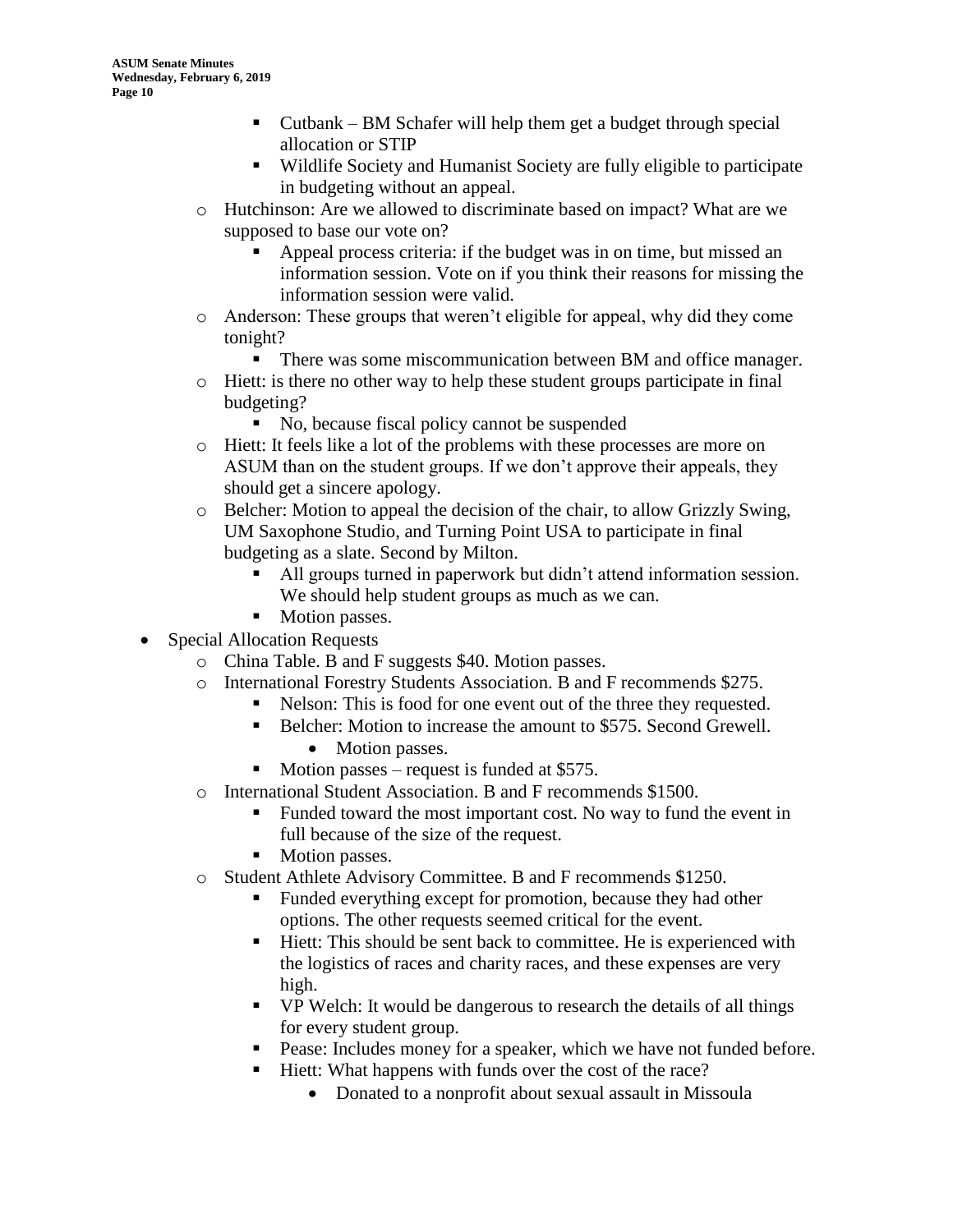- Pease: Reduce line item 621 to \$500.
	- This decrease could eliminate the potential for paying a speaker.
	- Welch: Motion to amend the amendment to fund line item 621 at \$600.
		- o They didn't note how much a speaker was, and usually speakers cost about this much.
		- o Hutchinson: Can we fund honorariums or speaker travel?
			- The main beneficiary of ASUM funding should be ASUM students.
		- o Motion passes.
	- Motion passes. The request would now be funded at \$1100.
- Hiett: The way this reads, ASUM funds would be going to pay for Tshirts that might not even go to students.
- Belcher: We have funded several events that benefit the community.
- Nelson: This group is trying to raise awareness of sexual assault, which has an impact on students. Students also have the opportunity to participate, which is what matters.
- Hutchinson: Just because a rule has been broken in the past doesn't mean it should be again.
- Woody: There is a \$20 registration fee to cover some of these costs.
- Pease: Have we traditionally funded licensing?
	- Yes, we pay licensing and dues.
- Belcher: We just allocated money for an event that was open to community members. ASUM claimed to support sexual assault survivors, and no we're questioning this. Anyone can participate in student fundraisers and we shouldn't try to stop them.
	- There isn't a rule that community members can't benefit from student groups, as long as students can benefit.
- Hanley: This event has a lot of engagement by students. Community engagement is a benefit for the request.
- Hiett: I heard that the reason we should fund this is to support sexual assault. But the reason we shouldn't fund it is its logistical problems.
- Motion passes. Approved at \$1100.
- Intervarsity Reconsideration Request
	- o VP Welch: Motion to reconsider the Intervarsity's special allocation request. Seconded.
		- The group made a mistake on their special allocation request, and addressed it with the BM right away. She thought it should be brought to the Senate for reconsideration.
		- Schei: When they were putting on an event of this size, they should have checked the details. Simple oversight isn't a good enough reason to reconsider.
		- Johnston: Can you be more specific about the error?
			- There was miscommunication within the group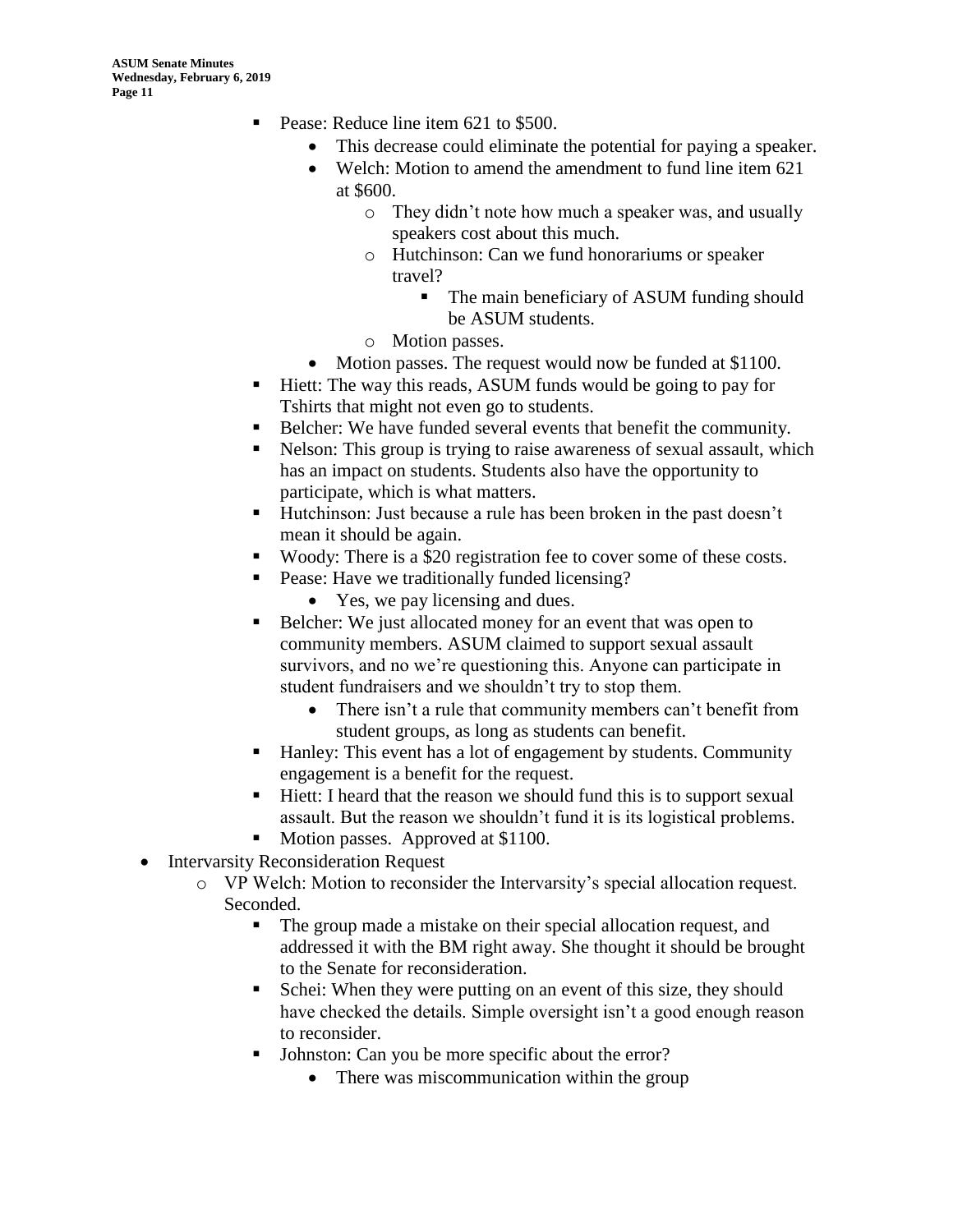- Grewell: This is for Intervarsity, but the letter is from Humanist student fellowship. Why?
	- BM Schafer: The groups were working together to plan this event.
- Flanagan: The purpose of ASUM isn't to punish student groups for simple mistakes.
- Paz: Was the treasurer aware of the quote when they filled out the form?
	- Not sure, but the president provided the quote
- Pease: Dangerous precedent to set if we choose to reconsider this.
- Schei: This is different than appeals, because they knowingly turned in the budget. They should have double checked before turning it in.
- Akmal: Sympathizes with the group for a simple mistake. Thinks we should reconsider, but wouldn't fund in the full amount.
- Paz: Will vote to reconsider. This was a very easy mistake to make.
- Grewell: People make mistakes, but this was a \$900 mistake
- Flanagan: Does ASUM have any obligation to follow precedent?
	- No, the only thing we have to follow is our governing documents
- Haggart: The person who submitted the request was from a different group than the person who realized the mistake. Shouldn't punish the other groups for the mistake of one. We should reconsider.
- The motion to reconsider passes.
- o Motion to approve Intervarsity request in the amount of \$900.
	- Akmal: Motion to amend line item 625 to \$600.
	- Amendment passes.
	- Motion passes. Funding approved at \$1500.
- Travel Requests
	- o Parsons: What did B and F decide for airfare?
		- In general, they did not fund airfare
	- o Grewell: Are student groups aware that airfare is generally not funded? It seems to be requested a lot and we don't fund it
		- Belcher: Doesn't seem like student groups are aware of it, but maybe it
		- should be covered with the SGC
	- o Schei: What were some of the other criteria?
		- A really low number of students but high dollar amount
	- o Koch: Why did the group with a low number of students get funded?
		- Because that student group was presenting academic work that the entire group had contributed to.
		- Nelson: We decided to fund entry fees
	- o Paz: Best Buddies mentioned that if this person doesn't go to the conference, their chapter will no longer be recognized. The whole group will be negatively affected if this one person doesn't go.
		- BM Schafer: The group gave information at public comment that was not in their cover letter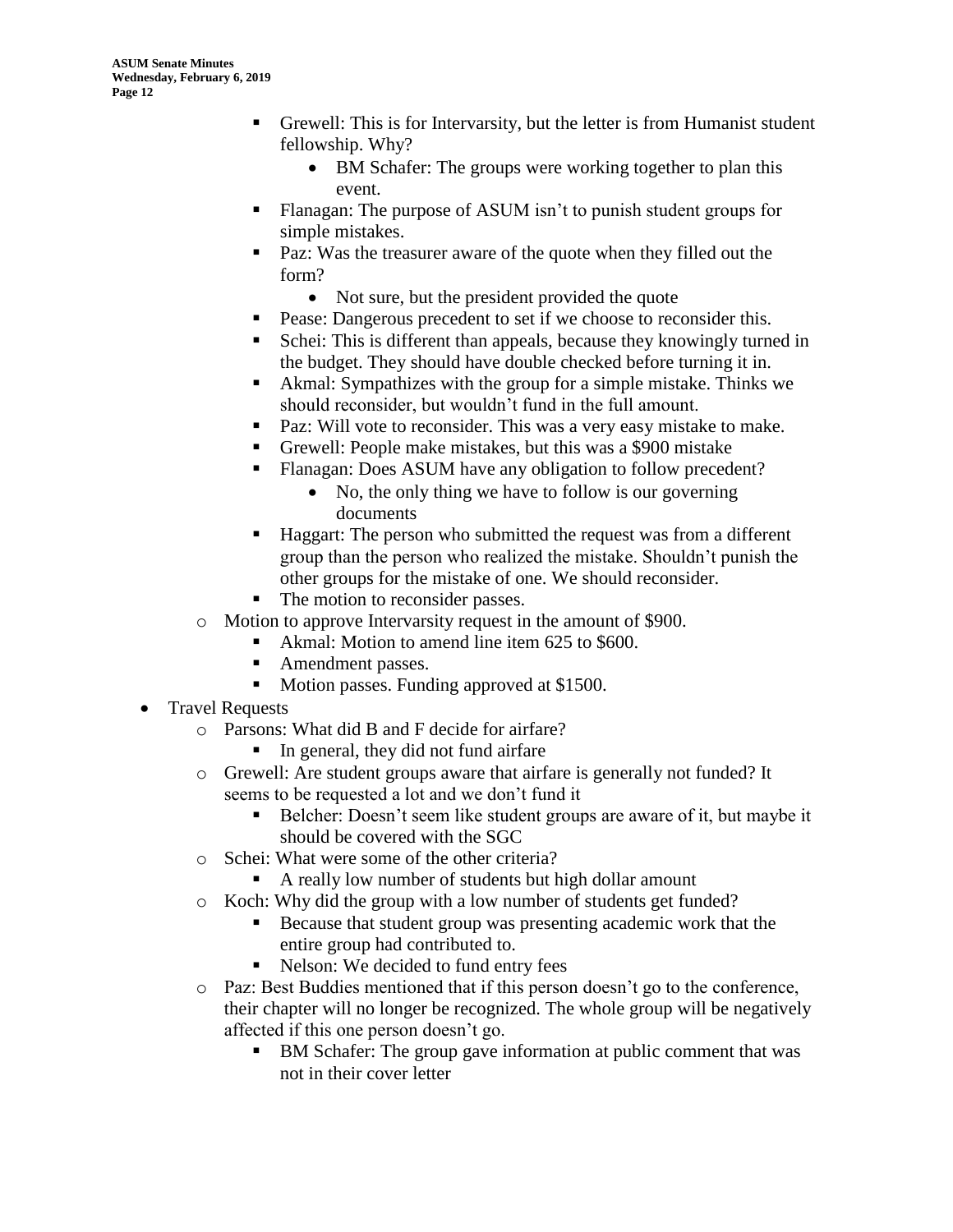- o Any funds left over in travel allocation account can be seen throughout the rest of the semester if they are approved by B and F.
- o Hiett: It is reductive to say that one student attending a conference only benefits one student. There can be benefits to the full group, so it's not an adequate measure to consider it that way.
- o Pease: Airfare and conference registration is an important distinction. Registration fees are more important than airfare.
- o Parsons: Can we approve groups as a slate?
	- Yes
- o ADSUM
	- Approved unanimously at \$196
- o UM Student American Fishery Society. B and F recommends \$771.
	- This funds 1 less vehicle than requested.
	- Approved at \$771.
- o American Marketing Association. B and F recommends \$500.
	- Schei: Would like to see an increase to registration fees.
	- **•** Parsons: likes the idea, but fully funding it would substantially decrease overall funds available.
	- Approved at \$500.
- o Montana Anthropology Student Association. B and F recommends \$1142.
	- Approved at \$1142.
- o UM Athletic Training Students Association (UMATSA). B and F recommends \$1625.
	- Approved at \$1625.
- o Best Buddies. B and F recommends \$0.
	- Anderson: motion to fund at \$550.
		- We don't fund flights, but they came and said that they really needed this funding. This will allow them to continue operation.
		- Hanley: Doesn't support funding the full flight, especially because of the low number of students.
		- Glueckert: Hard that we discriminate based on airfare, because it limits locations.
		- Johnston: Amend the amendment to fund at \$400.
			- o Funds them on the lower end of their estimate
			- o Haggart: We should fund them in full. Seems weird to reduce by an arbitrary amount.
			- o Koch: We haven't discussed funding flights in the past. It is really expensive to fly out of Missoula
			- o Hanley: Understands funding this, but not sure yet. Several student groups require to go to national conferences and we have not funded them in the past. This much money for one person to attend a conference should not be funded in full.
			- o Belcher: We cannot afford to fund every single plane ticket, and is uncomfortable saying that one student group's recognition is more worthy than others.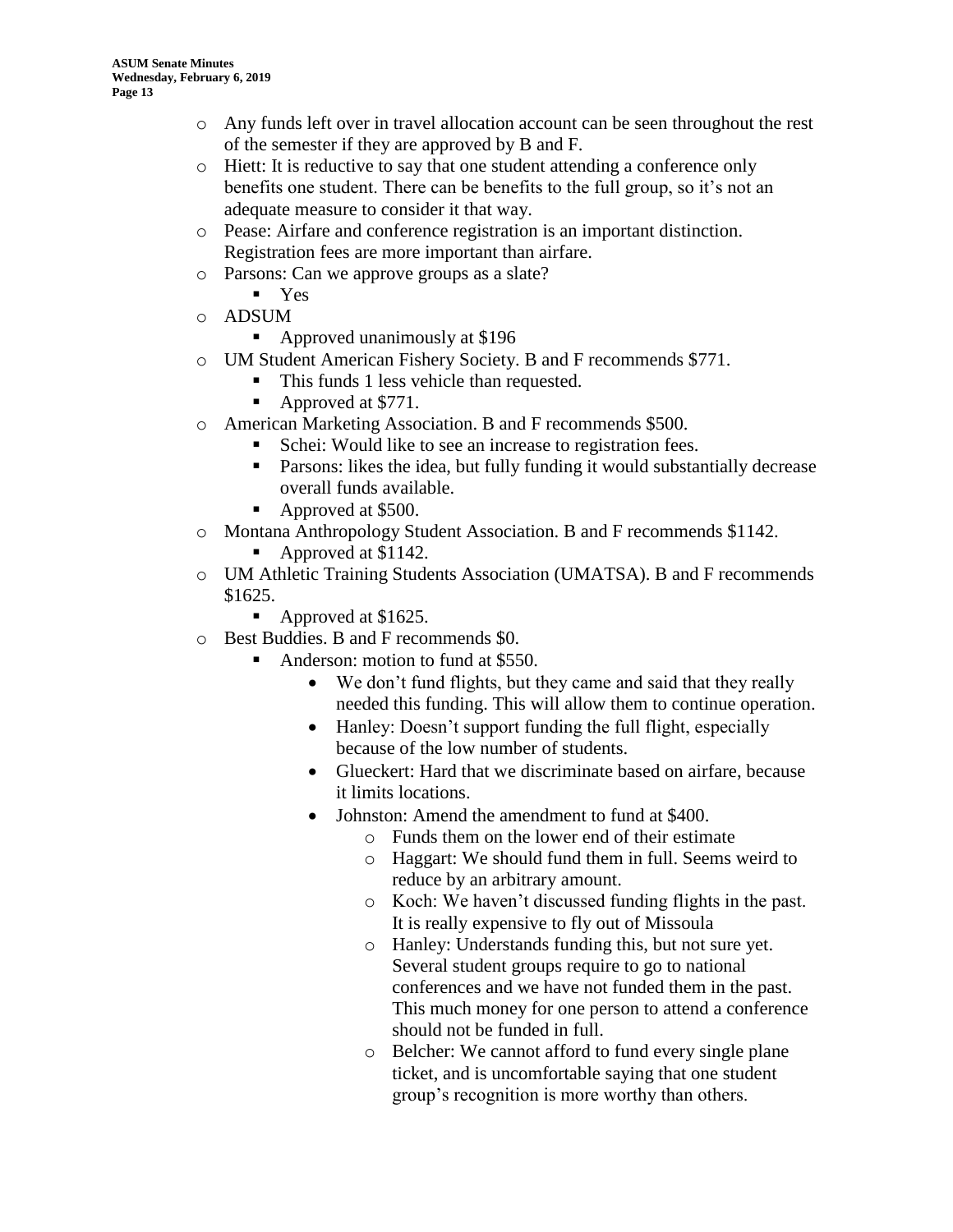- o Anderson: We don't have to follow the precedent of previous senates. We can do things better than we did before.
- o Paz: Agrees to funding it partially, but this is the only thing they asked us to fund.
- o Johnston: Best Buddies does a lot, but funding in full is too much.
- o Hanley: If we look at all groups who have required conference attendance, we would not be able to fund other types of travel allocation. We will be out of money if we try to fully fund every request. Not opposed to some funding.
- o Grewell: If student groups knew we didn't fund airfare, they would request other things that matter to them.
- o Amendment to the amendment passes. Senator Pease abstained.
- Hanley: Motion to amend to fund at \$300.
	- o We should fund it but \$400 is still too high. \$300 is close to the minimum.
	- o Belcher: Will vote for this, but if we want to fund more conferences with low numbers of students, this number is more reasonable.
	- o Akmal: Wants to discourage airfare requests, but wants to reward student groups for coming to talk to ASUM.
	- o Johnston: Will vote against this
	- o Nelson: This is a special scenario, but B and F tried to look at cost per person. This is way above the standard. Benefiting one person versus directly impacting the whole group is a dangerous game to play.
	- o Hanley: \$300 seems an appropriate amount for airfare, but ASUM has not traditionally ventured into flights.
	- o Schei: This is the only Best Buddies organization in Montana. Will oppose the amendment.
	- o Glueckert: Will oppose the amendment. This will affect the whole student group, campus, and the state of Montana.
	- o The amendment fails.
- VP Welch: Previous Question
	- o Previous question passes.
- Motion to amend to fund at \$400 passes. Pease abstained.
- Unanimous consent called. Objection called.
	- o Motion to fund at \$400 is approved. Pease abstained.
- $\circ$  If senators need to abstain from a travel allocation in the slate, there will be an opportunity.
- o The following travel requests will be considered as a slate.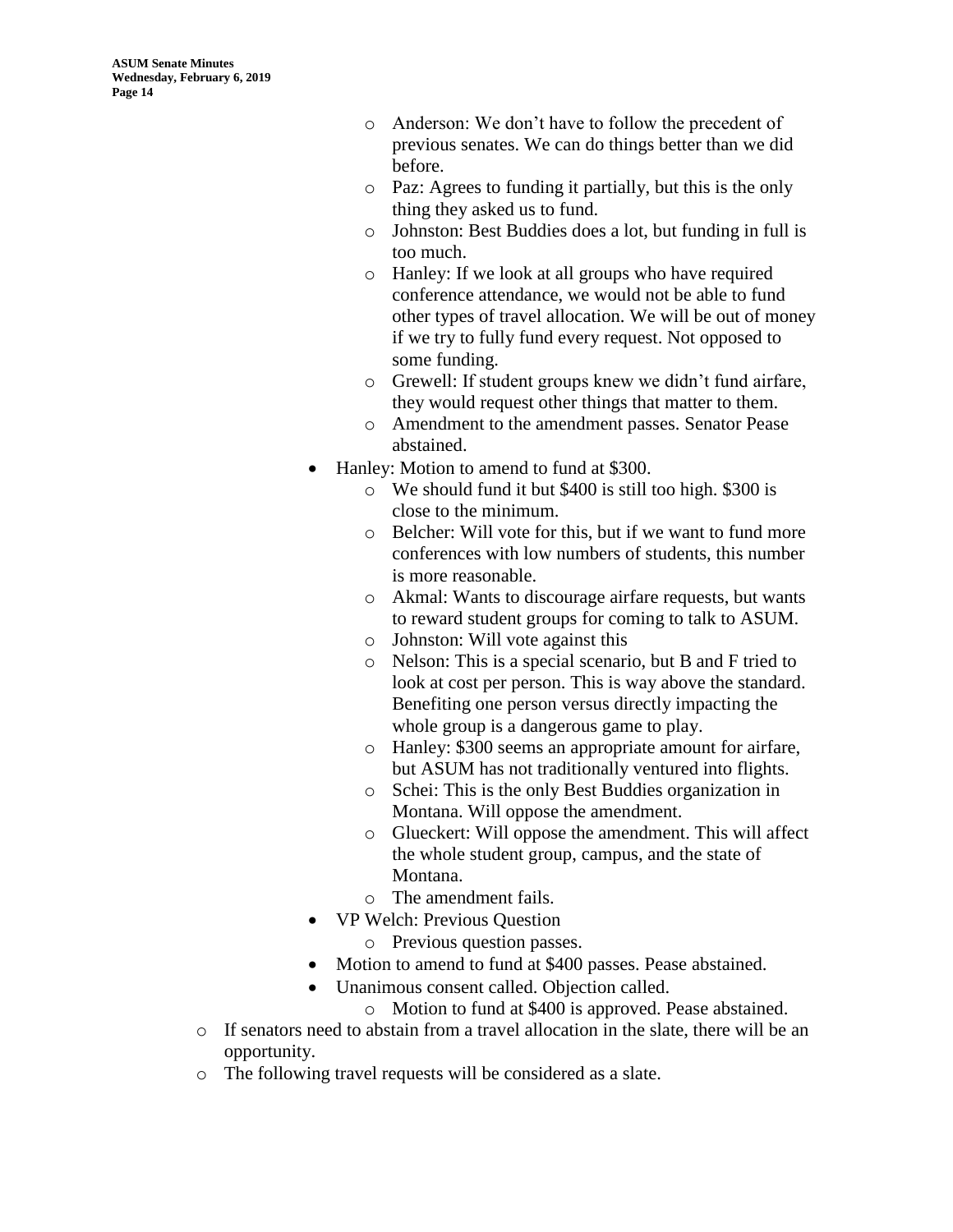- o Pablo: Motion to remove American Indian Business Leaders from the slate. Seconded.
	- Motion passes.
- o Johnson: Motion to remove UM Smash Club from the slate. Seconded.
	- Motion passes.
- o Schei: Motion to remove Panhellenic request B from the slate. Seconded. ■ Passes unanimously.
- o Pease: Motion to remove Student Chapter of the Wildlife Society from the slate. Seconded.
	- Motion fails.
- o Pablo: Motion to remove Indigenous Filmmakers Club from the slate. Unanimous consent called. Motion passes.
- o Parsons moves to approve the rest of the requests as a slate.
	- A roll call vote was taken. Abstentions are noted in the minutes:
	- Gregory abstains from Model UN.
	- Grewell abstains from Model UN.
	- Hiett abstains from Mortar Board.
	- Koch abstains from Panhellenic A.
	- Milton abstains from Model UN.
	- Nelson abstains from Model UN.
	- Pease abstains from Panhellenic A.
	- Woody abstains from Wildlife Society.
- o American Indian Business Leaders
	- Pablo: doesn't understand why only registration fees were funded, and those weren't funded fully.
	- Belcher: Gave about \$87/student going on the trip
		- B and F shouldn't discriminate on the importance of the student group's mission
		- VP Welch: How much is left in the discretionary?  $\circ$  \$2600
	- Paz: Will abstain, but AIBL has never requested money from ASUM before. Doesn't make since to give more funding for multiple trips, when some groups only have one important trip
		- This will help the club grow
	- Koch: We need to be cautious when talking about the importance of a student group. All students think their student groups are important
	- Parsons: What is the average spending per student?
		- Usually between \$30-\$80
	- Akmal: Motion to increase request by \$275, to a total of \$1150. Seconded.
		- Motion passes.
	- Miranda: Are we worried that this would affect the growth of a student group?
		- That's what a student group would include in their cover letter. However, most groups mention the same issues in their cover letters, which is why focusing on the numbers can help.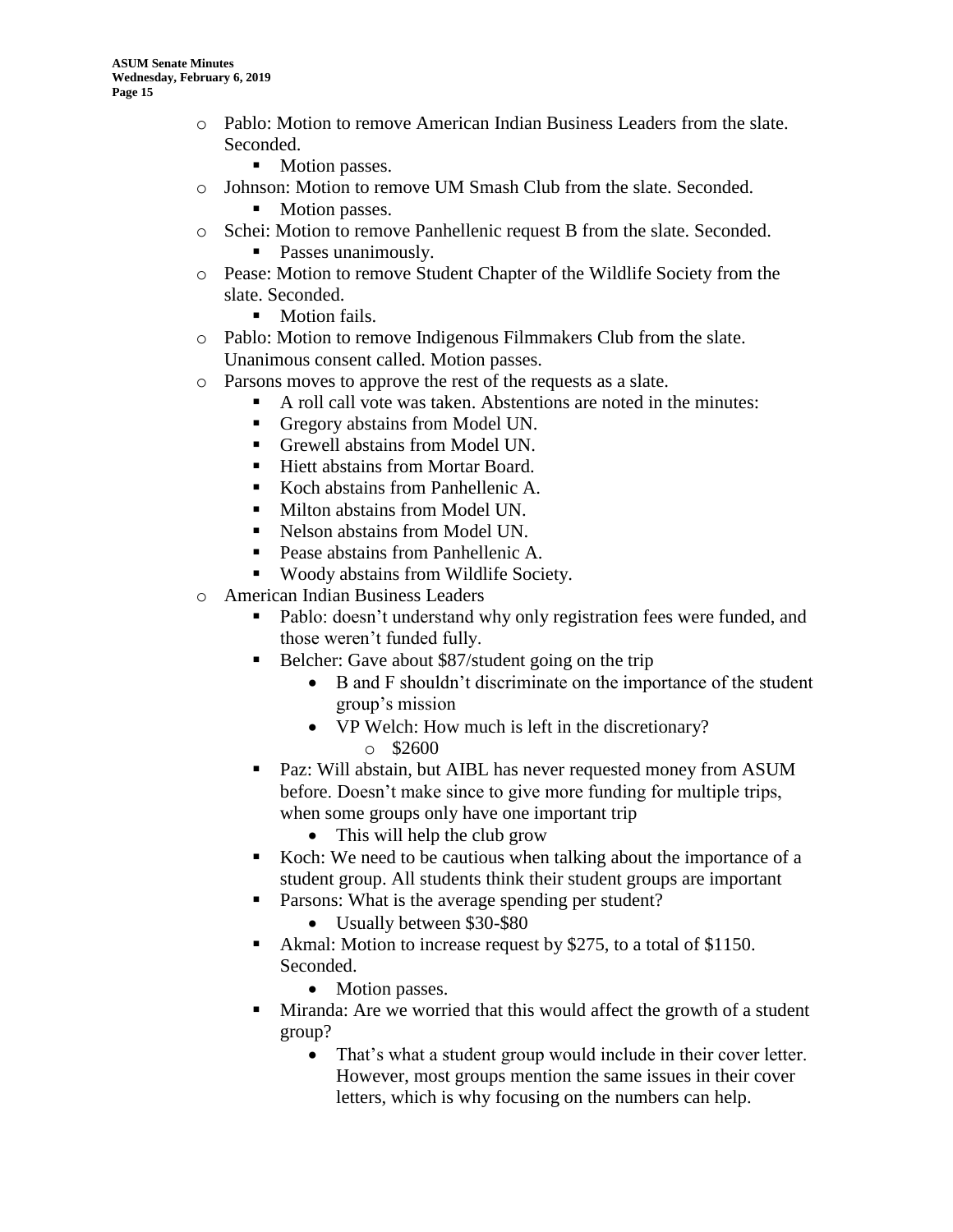- Motion passes. Request funded at \$1150.
- o Indigenous Filmmakers' Club
	- Pablo: What is the cinematic 6 pack and why wasn't it funded in full?
		- The amount overall seemed fair, and it was funded close to full.
	- Grewell: Amendment to increase registration fees to \$360. Seconded.
		- Amendment passes.
		- Motion passes Request funded at \$503.
- o Panhellenic Request B
	- Schei: Sending leaders to a leadership conference will help UM's Greek system address their problems. Would like to add funds for registration.
	- Hanley: We shouldn't be evaluating a student group based on what they do. They are all important. We should evaluate based on the guidelines of fiscal policy.
	- Anderson: Amend to increase registration fees by \$554.
		- This is the least we can do.
		- Hanley: This group did not mention that this conference was critical to their survival. We are being inconsistent.
		- Akmal: Registration is a priority, we have money left, and they are important. We should fund them some but not this much.
		- Belcher: All student group conferences are important. Dollar amount per student is a better way to allocate. But we have been somewhat inconsistent.
		- Schei: These are 2 students who will share information with a large number of students.
		- Hanley: We didn't pull Panhellenic A. B and F set guidelines that were standardized, and Senate is not.
		- Hanley: Amend the amendment to fund at \$277. Seconded. o Amendment to the amendment fails.
		- Nelson: Shouldn't set a precedent for spending really high amounts on a few people, especially in non-exceptional cases, which this is not. We shouldn't spend money just because we have funds left over. There may be future requests. It would be irresponsible to spend money just because we can.
		- Anderson: We spent a high number on a few people in the fall, so we set the precedent. At this point in the semester, we should continue.
		- Amendment fails. Pease abstains.
	- Hanley: Amendment to fund registration fees at \$134. Seconded.
		- Doesn't mind funding a few people in some cases. This request should get some money and we are prioritizing registration fees, but smaller than previously set.
		- Paz: Amend the amendment to fund at \$160. Friendly
		- Motion passes. Pease abstained.
	- VP Welch: Amend to add \$120 to lodging. Seconded.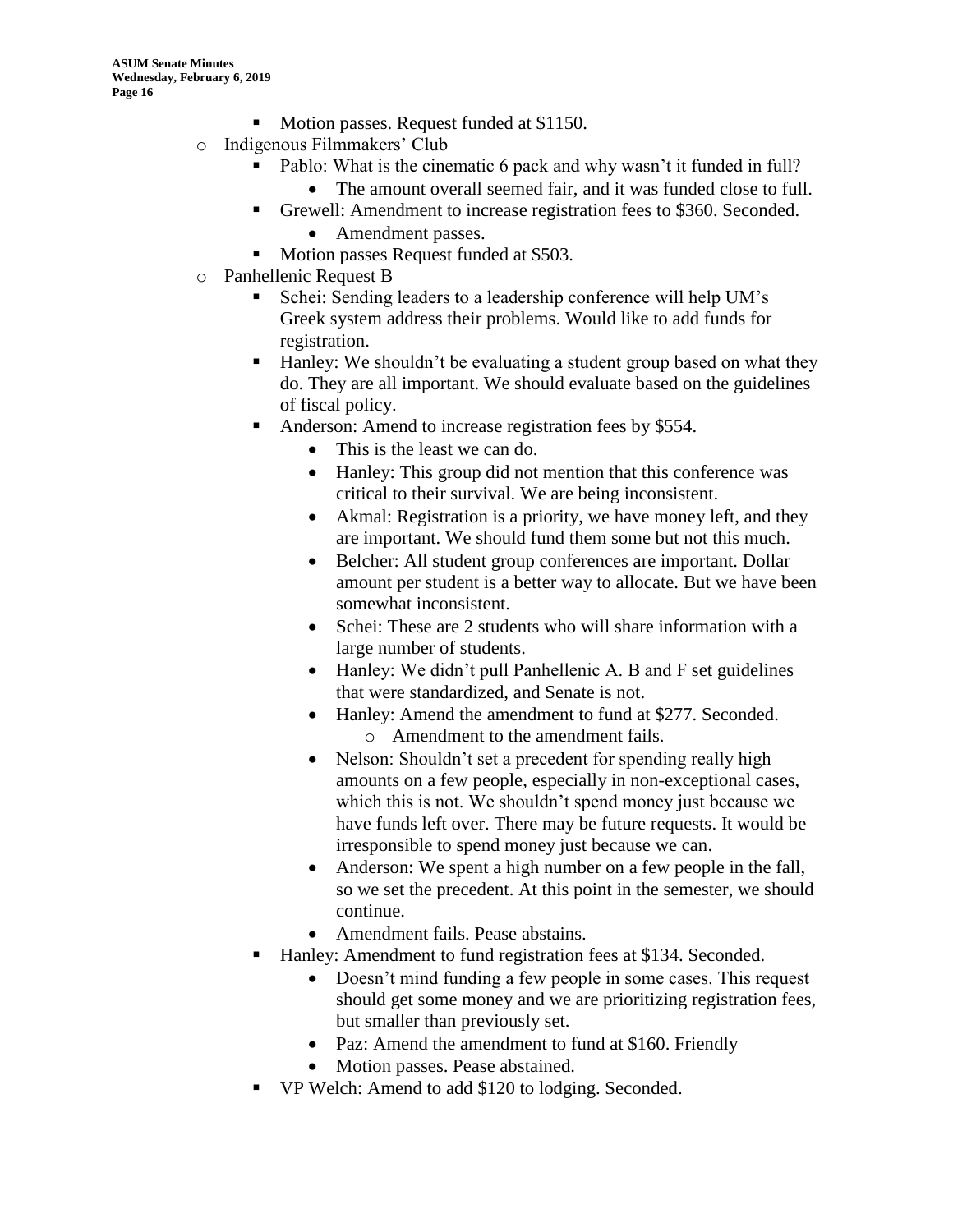- Amendment passes. Pease abstained.
- Motion passes. Request funded at \$280. Pease abstained.
- o UM Smash Club
	- Johnston: Funding for this group is too high. Multiple events shouldn't be funded more overall per person. This is about \$200 per person, which is higher than B and F set as their guide. Shouldn't matter that it's over more than one event.
	- Hanley: B and F applied its model to multiple groups that have already been approved. When you consider \$ per student per trip, this is slightly lower than average. Funding should not be decreased. B and F did a good and consistent job.
	- Belcher: Other groups submitted multiple requests; this group submitted one request for multiple events. Shouldn't be penalized for that.
	- Nelson: MASA also requested funding for multiple events
	- Pease: Cost per person per event doesn't seem right, because some groups have so many events.
	- Pablo: Motion to reduce personal car line item to \$450. Seconded.
		- Not comfortable spending so much on gas. Everything else is basically funded in full.
		- Hanley: Dollar per student was a solid plan
		- Schei: Too much money for gas
		- Nelson: B and F looked at this group as a competitive sports organization. They have to get to the competitions. Opportunity for recognition for UM.
		- Johnston: B and F followed Fiscal Policy for this calculation. His car doesn't use a lot of gas.
		- Davis: We could eliminate a car and still fit all the members that are going.
		- Belcher: It is not confirmed that Smash Club will move to Sports Union. It was just a possibility that was discussed.
		- Parsons: this may look like we're favoring one student group, but appreciates the metrics set by B and F. Please limit personal gas anecdotes.
		- VP Welch calls Previous Question. Passes.
		- Amendment fails.
	- Miranda: Can we mention growth of a club in these considerations?
		- Sen Nelson thought this was an important consideration in B and F, but not sure about overall appropriateness
	- Davis: Amendment to decrease personal car line item to \$630. Seconded.
		- Amendment passes.
	- Hiett: Previous Question. Motion passes.
	- Motion to fund in \$1615 passes.
- Formal Lobbying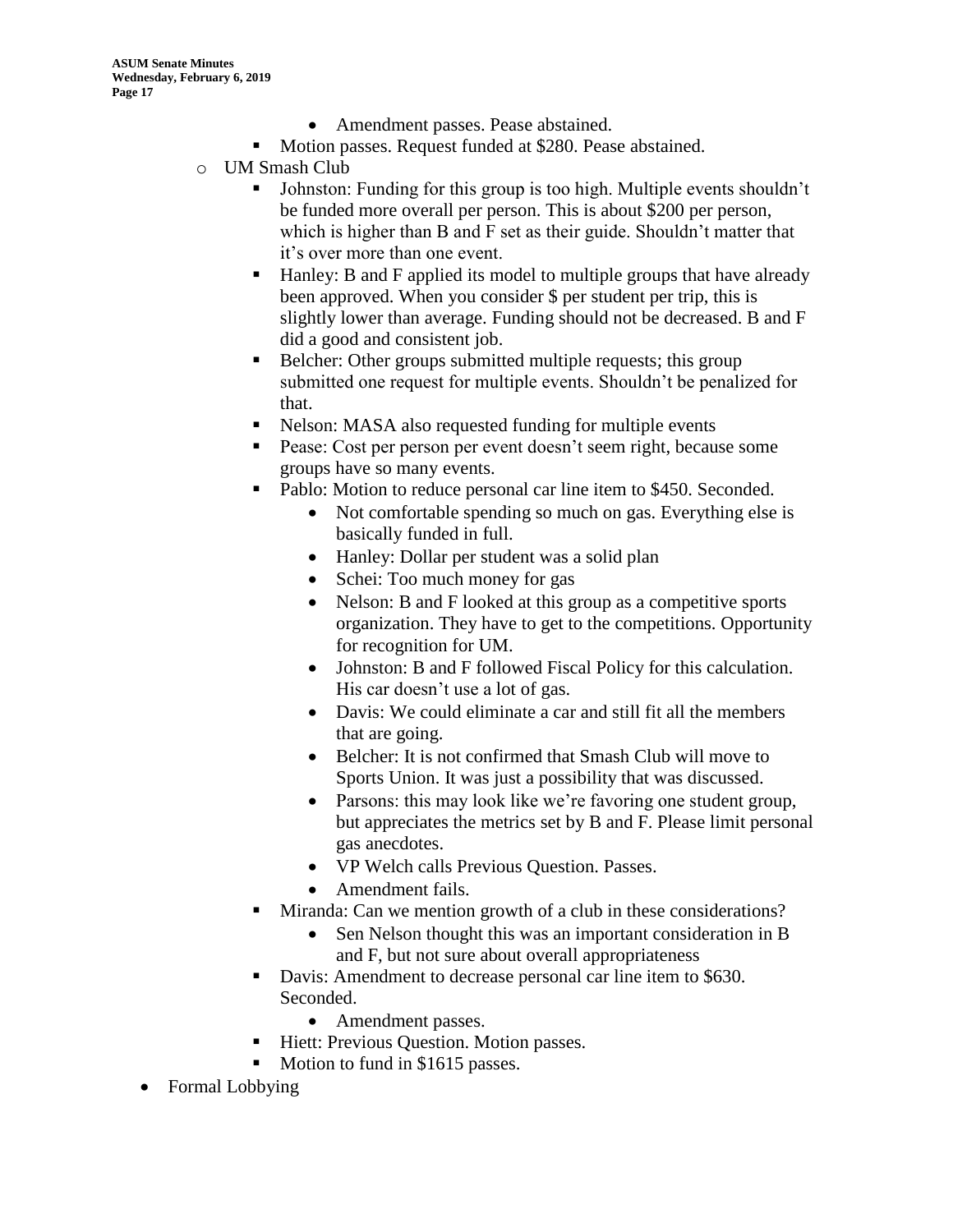- o BM Schafer needs any request for absences from formal lobbying by Friday at 5.
- o Formal lobbying is business casual dress.
- Final Budgeting
	- o Final budgeting has been scheduled on the day of the Cat-Griz basketball game. Options:
		- 8 am to 8 pm
		- 7 am, 30 min lunch, end at 6:15pm
		- Early ending option selected
	- o Do not come hungover to final budgeting on Sunday

#### **Committee Reports**

- President Butler: City Club is looking for students to come on Monday, February 11 from 11:30-1. Want to discuss home types and local economy. Email him if interested.
- Hanley: Transportation met last week to discuss budget. Will see fee increases next week. Dean search committee will meet tomorrow to write job description.
- Grewell: Interview met today, no decision yet. Will meet again soon.
- Flanagan: Website is continuing. Met with John Venter, and it is possible to have overhaul done by end of the semester. Committee will meet again soon.
- Parsons: Legal will meet Friday at 2:30 to look at budget. Senior International Officer search will meet soon.
- Belcher: University Planning Committee will meet on Monday. Online Program Management met this week. Set guidelines to judge bids by. SPA will meet Sunday at 5 in ASUM office.
- Anderson: GPSC will meet at end of February. Will see Cathy Cole tomorrow. Childcare not meeting this week, but will email discuss budget.
- Nelson: Gen Ed met today to discuss new freshman seminar. Looking for ideas on how to gather feedback from students. Will meet with President Bodnar to talk about aligning student interests with administration plans.
- Koch: Marketing and Outreach met on Monday. Committee decided not to look at a new logo. Very successful tablings this week. Housing committee met last Friday to talk about agency advertising.
- Pease: J. Doe committee meets on Wednesdays at 7 am. Developed initiatives and want to start evaluating services on campus.
- Milton: Sustainability will participate in Tunnel of Oppression
- Attendance must be in the Drive by Friday at 5 pm.

#### **Unfinished Business**

- SB21-18/19: Resolution Defining the Student-at-Large.
	- o Hanley moves to table until the next Senate meeting. We can save time now and discuss the next, more time-sensitive resolution.
	- o Pease: It is important not to limit ourselves on time. We might not be able to adequately address the issues at hand.
	- o Hanley: Would like Senators to come fully prepared and not tired.
	- o Motion passes.
- SB24-18/19: Resolution Regarding Ballot Language for MontPIRG Optional Fee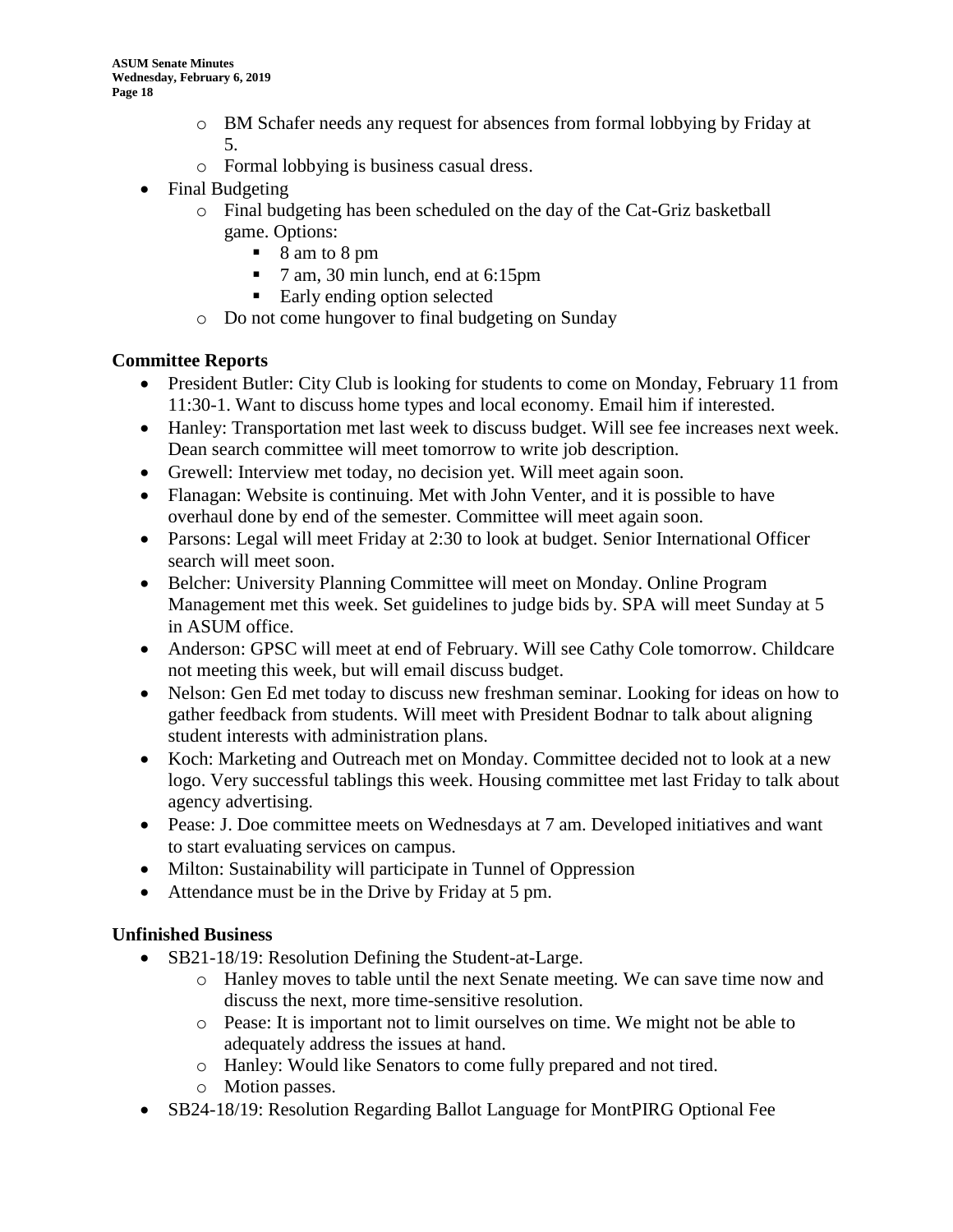- o Davis: Every 2 years, students get to decide if optional MontPIRG fee should remain on the ballot
- o Grewell: Motion to remove herself as a sponsor.
- o Milton: Motion to amend 2018 to 2019 in the date line. Friendly.
- o BM Schafer: Motion to amend 2018 to 2019 in lines 49 and 51. Friendly.
- o Parsons: Amend 2018 to 2019 in line 28.
- o Powell: How was this put as a student fee? Many students don't know what MontPIRG does. She would prefer an opt-in fee structure instead of an opt-out fee structure.
- o President Butler: ASUM has an MOU with MontPIRG that allows them to put this on the ballot every 2 years. He can provide a copy of that agreement if senators would like it.
- o Davis: Because this is an opt out fee, students are still able to uncheck the \$5 and not pay it.
- o Parsons: Would ASUM be able to amend that MOU?
	- Probably technically.
- o President Butler: Not sure about other optional fees and whether they are opt in or opt out.
- o Grewell: Is Sen Powell concerned that MontPIRG might not be nonpartisan?
	- Sen Powell is somewhat concerned about that
- o Davis: MontPIRG has c4 nonprofit status, which means it is nonpartisan.
- o The resolution passes 21-1-2.

#### **New Business**

- Schei: resolution removing tabling from the bylaws, to be sent to Marketing and Outreach and Relations and Affairs
	- o Tabling hasn't been very effective in general. Would be better to be a case-bycase basis than required.
	- o Will also go to R and A because it is a bylaws change
- Hiett: Resolution Regarding Elections bylaws and references to the Kaimin. To R and A and Elections. References daily Kaimins, which no longer makes sense.
- Hiett: Resolution amending elections bylaws about hanging banners in the UC. To R and A and Elections. References the Source, which no longer exists.
- Davis: Resolution opposing HB302, sent to SPA. Based on National College Health Assessment results, over 50% of female UM students use birth control which would be criminalized by this bill
- Milton: Resolution regarding Sustainability bylaws to be sent to R and A and Sustainability. Bylaws allow chair to act unilaterally
- Grewell: resolution regarding fiscal policy, to be sent to B and F. Will talk about how to manage airfare.
- Butler: Resolution regarding ASUM transportation fee, to be sent to Transportation. Fee amount for BOR needs to be approved.
- Butler: Resolution regarding Sustainability fee, to be sent to Sustainability. Considering making the Sustainability fee mandatory.

#### **Comments**